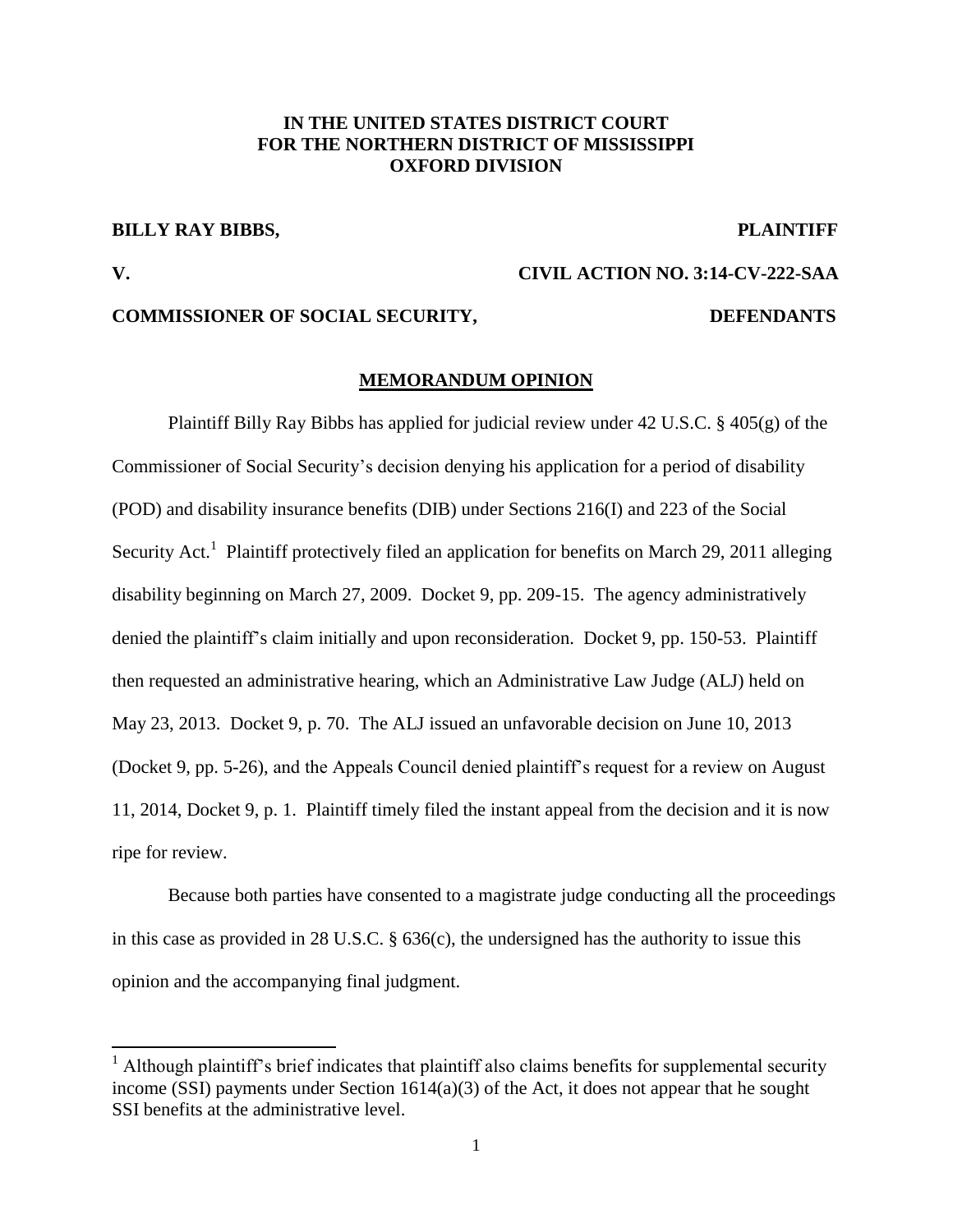## **I. FACTS**

Plaintiff was born November 26, 1963 and was forty-nine years old at the time of the ALJ hearing. Docket 9, p. 74. He was previously employed as a maintenance and lawn care worker for approximately eighteen years. Docket 9, p. 76. Plaintiff contends that he became disabled before his application for benefits as a result of diabetes mellitus, diabetic neuropathy, arthralgia, obesity, hypertension, carpal tunnel syndrome, and severe obstructive sleep apnea.

After reviewing the record as a whole, including the evidence and testimony provided, the ALJ issued her unfavorable opinion on June 10, 2013. Docket 9, pp. 5-26. Within that opinion, the ALJ determined that plaintiff had met the insured status requirement through December 31, 2011. Docket 9, p. 10. In evaluating the plaintiff's disability claim, the ALJ proceeded through the Social Security Administration's five-step sequential evaluation process. 20 C.F.R. 404.1520(a); *see also* Docket 9, pp. 8-26. From that process the ALJ determined that through the date last insured (DLI) the claimant suffered from the "severe" impairments of "diabetes mellitus, diabetic neuropathy, arthralgia, obesity, hypertension, and carpal tunnel syndrome," (Docket 9, p. 10), but that these impairments did not meet or medically equal a listed impairment in 20 C.F.R. Part 404, Subpart P, App. 1 (20 CFR 404.1520(d), 404.1525, and 404.1526). Docket 9, p. 12.

Upon further analysis under the applicable rulings and regulations, the ALJ determined that plaintiff was less than fully credible because his claimed symptoms, stated limitations and subjective complaints—particularly concerning the intensity, persistence, and limiting effects of those ailments—were not credible. Docket 9, p. 17. The ALJ similarly concluded that testimony from plaintiff's wife warranted little weight because that testimony was not supported "by the objective or clinical medical evidence or with the activities of daily living described during [a]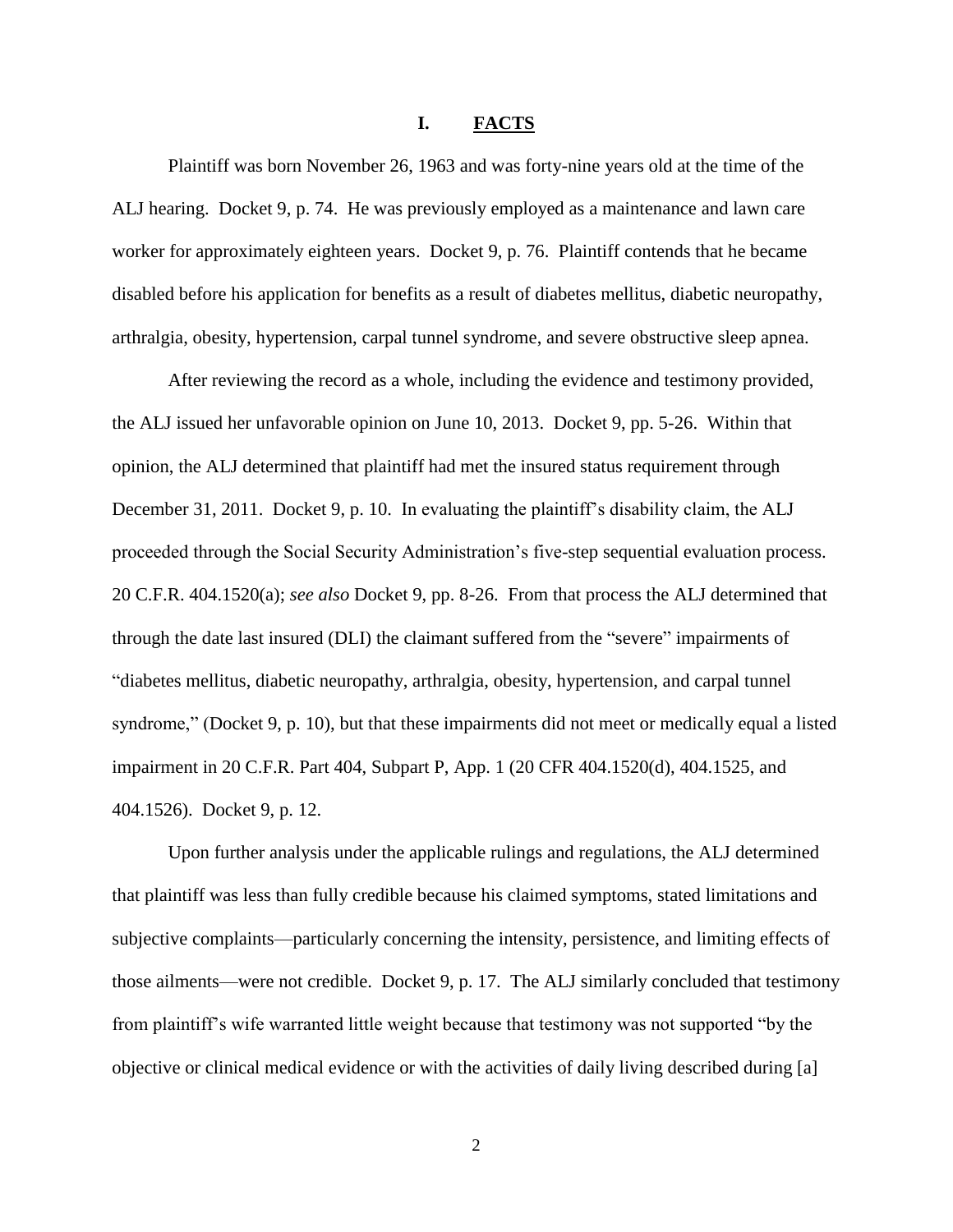June 2011 consultative examination" of Dr. Justin Brewer. Docket 9, p. 19. The ALJ also elected to assign little weight to testimony provided by the plaintiff's brother in the form of a written letter because he was "not a disinterested third party and disabling pain and functional limitations are not well supported by objective medical findings." Docket 9, p. 18.

The plaintiff claims the ALJ erred in (i) her credibility findings based on an incorrect assessment of plaintiff's testimony about his driving habits and her rejection of the plaintiff's brother's statements; (ii) formation of the plaintiff's RFC, and (iii) relying on improper VE testimony concerning the dictionary of occupational titles.

# **II. EVALUATION PROCESS**

In determining disability, the Commissioner, through the ALJ, works through a five-step sequential evaluation process. *See* 20 C.F.R. § 404.1520. The burden to prove disability rests upon plaintiff through the first four steps of the process and if plaintiff is successful in sustaining his burden at each of the first four levels, the burden then shifts to the Commissioner at step five. *See Crowley v. Apfel,* 197 F.3d 194, 198 (5<sup>th</sup> Cir. 1999). First, the plaintiff must prove he is not currently engaged in substantial gainful activity. 20 C.F.R. § 404.1520(b). Second, the plaintiff must prove his impairment(s) are "severe" in that they "significantly limit[] his physical or mental ability to do basic work activities . . .." 20 C.F.R. § 404.1520(c). At step three the ALJ must conclude that the plaintiff is disabled if he proves that his impairments meet or are medically equivalent to one of the impairments listed at 20 C.F.R. Part 404, Subpart P, App. 1, §§ 1.00-114.09 (2010). 20 C.F.R. § 404.1520(d). If the plaintiff does not meet this burden, at step four he must prove he is incapable of meeting the physical and mental demands of his past relevant work. 20 C.F.R. § 404.1520(e). Finally, at step five, the burden shifts to the Commissioner to prove that, considering plaintiff's residual functional capacity, age, education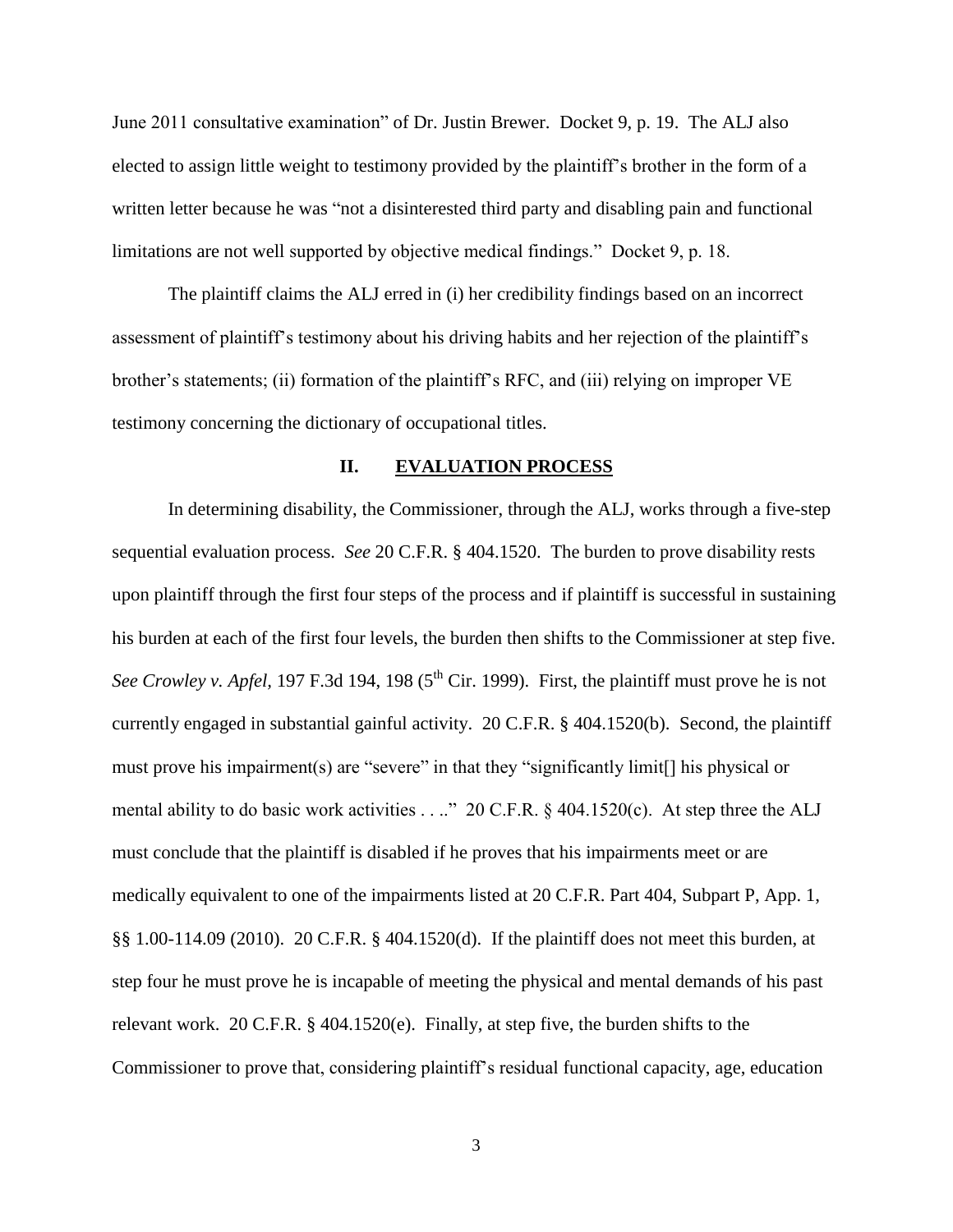and past work experience, she is capable of performing other work. 20 C.F.R  $\S$  404.1520(g). If the Commissioner proves other work exists which plaintiff can perform, plaintiff is then given the chance to prove that he cannot, in fact, perform that work. *See Muse v. Sullivan*, 925 F.2d 785, 789 (5<sup>th</sup> Cir. 1991).

# **III. STANDARD OF REVIEW**

The court's scope of review is limited. On appeal the court must consider whether the Commissioner's final decision is supported by substantial evidence and whether the correct legal standards were applied. *Crowley*, 197 F.3d at 196, citing *Austin v. Shalala*, 994 F.2d 1170 (5<sup>th</sup>) Cir. 1993); *Villa v. Sullivan*, 895 F.2d 1019, 1021 (5<sup>th</sup> Cir. 1990). In making that determination, the court has the responsibility to scrutinize the entire record. *Ransom v. Heckler*, 715 F.2d 989, 992 ( $5<sup>th</sup>$  Cir. 1983). The court has limited power of review and may not reweigh the evidence or substitute its judgment for that of the Commissioner, *Hollis v. Bowen*, 837 F.2d 1378, 1383 (5<sup>th</sup>) Cir. 1988), even if it finds the evidence leans against the Commissioner's decision. *See Bowling v. Shalala*, 36 F.3d 431, 434 (5<sup>th</sup> Cir. 1994); *see also Harrell v. Bowen*, 862 F.2d 471, 475 (5<sup>th</sup> Cir. 1988).

The Fifth Circuit has held that substantial evidence is "more than a scintilla, less than a preponderance, and is such relevant evidence as a reasonable mind might accept as adequate to support a conclusion." *Crowley*, 197 F.3d at 197 (citation omitted). Conflicts in the evidence are for the Commissioner to decide, and if there is substantial evidence to support the decision, it must be affirmed even if there is evidence on the other side. *Selders v. Sullivan*, 914 F.2d 614, 617 ( $5<sup>th</sup>$  Cir. 1990). The court's inquiry is whether the record, as a whole, provides sufficient evidence that would allow a reasonable mind to accept the ALJ's conclusions. *See Richardson v. Perales*, 402 U.S. 389, 401 (1971); *see also Crowley*, 197 F.3d at 197. "If supported by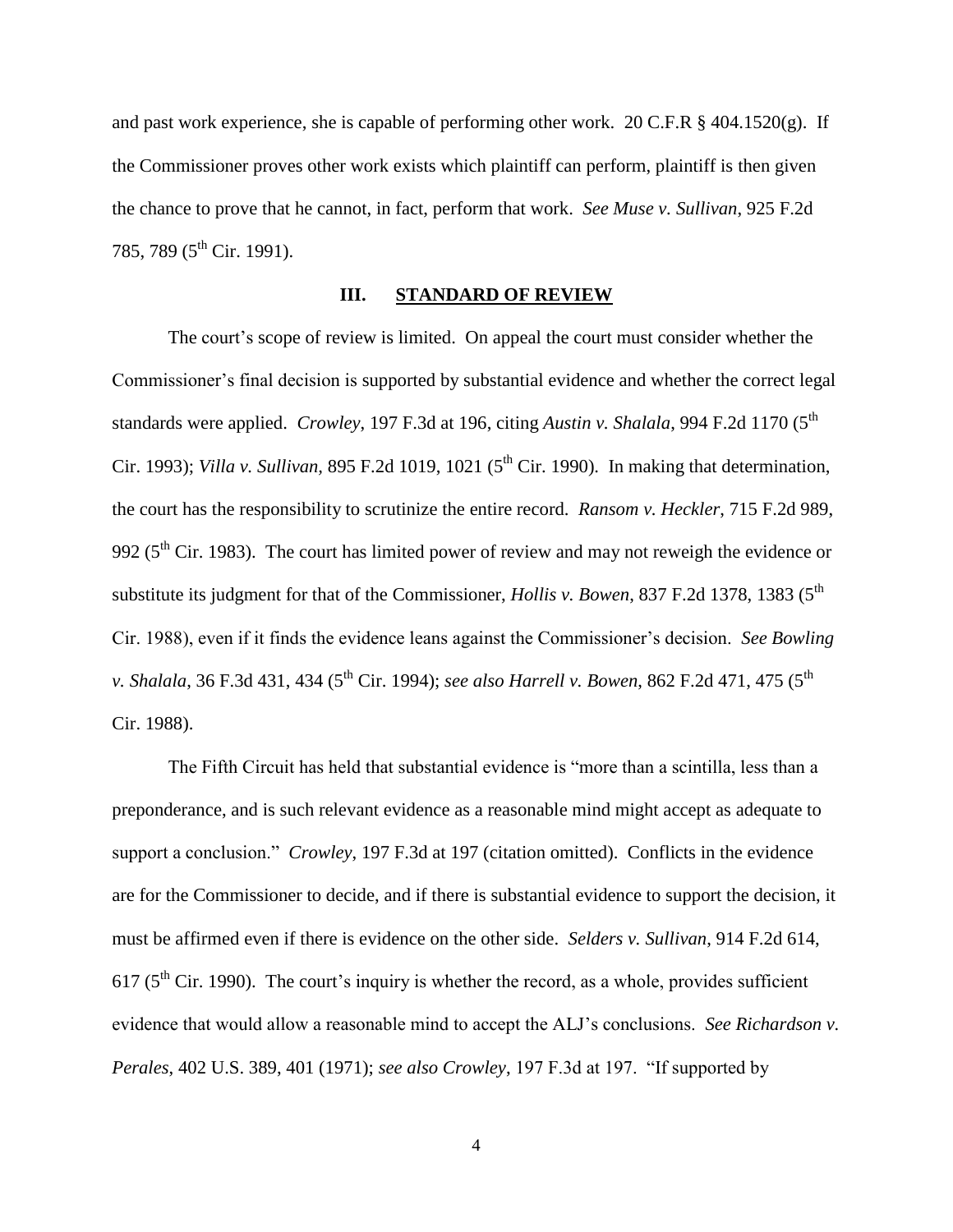substantial evidence, the decision of the [Commissioner] is conclusive and must be affirmed." *Paul v. Shalala*, 29 F.3d 208, 210 (5<sup>th</sup> Cir. 1994), citing *Richardson*, 402 U.S. at 390.

# **IV. DISCUSSION**

# **A. Whether the ALJ properly considered plaintiff's credibility.**

The ALJ found that the plaintiff was not a reliable witness and elected to give little weight to the opinions of the plaintiff's wife and brother. Docket 9, pp. 17-19. The plaintiff contends that the ALJ erred in making those determinations because she made incorrect assessments of testimony provided by all three of those people. Docket 13, pp. 7-14.

As to both plaintiff's credibility determination and her decision to give little weight to the plaintiff's wife's testimony, the ALJ found that plaintiff's claimed disabilities were inconsistent with his reported activities of daily living. She noted that although the plaintiff's wife testified as to the very limited and disabling nature of plaintiff's abilities, the claimant testified that he continues to "drive over 80 miles each wa[y] to Grenada, and wait there during the day with friends while his wife works." Docket 13, p. 7. In fact, the plaintiff actually testified that he drove "16, 17 miles" each way to take his wife to work each day. The plaintiff claims this mischaracterization of his testimony requires reversal of the ALJ's decision. Docket 13, p. 99. This claim is without merit however, as the mistake by the ALJ is protected under the harmless error rule, which the Fifth Circuit has long followed in social security cases. *See Mays v. Bowen*, 837 F.2d 1362, 1364 (5th Cir. 1988), citing *Carter v. Massey-Ferguson, Inc.*, 716 F.2d 344, 349  $(5<sup>th</sup> Cir. 1983)$  ("Procedural perfection in administrative proceedings is not required" as long as "the substantial rights of a party have not been affected."). Furthermore, the Circuit has made clear that the harmless error rule may be applied in the context of the ALJ's credibility analysis as well. *See Frank v. Barnhart*, 326 F.3d 618 ( $5<sup>th</sup>$  Cir. 2003). Thus, even though the ALJ incorrectly reported plaintiff's testimony regarding his daily driving in making her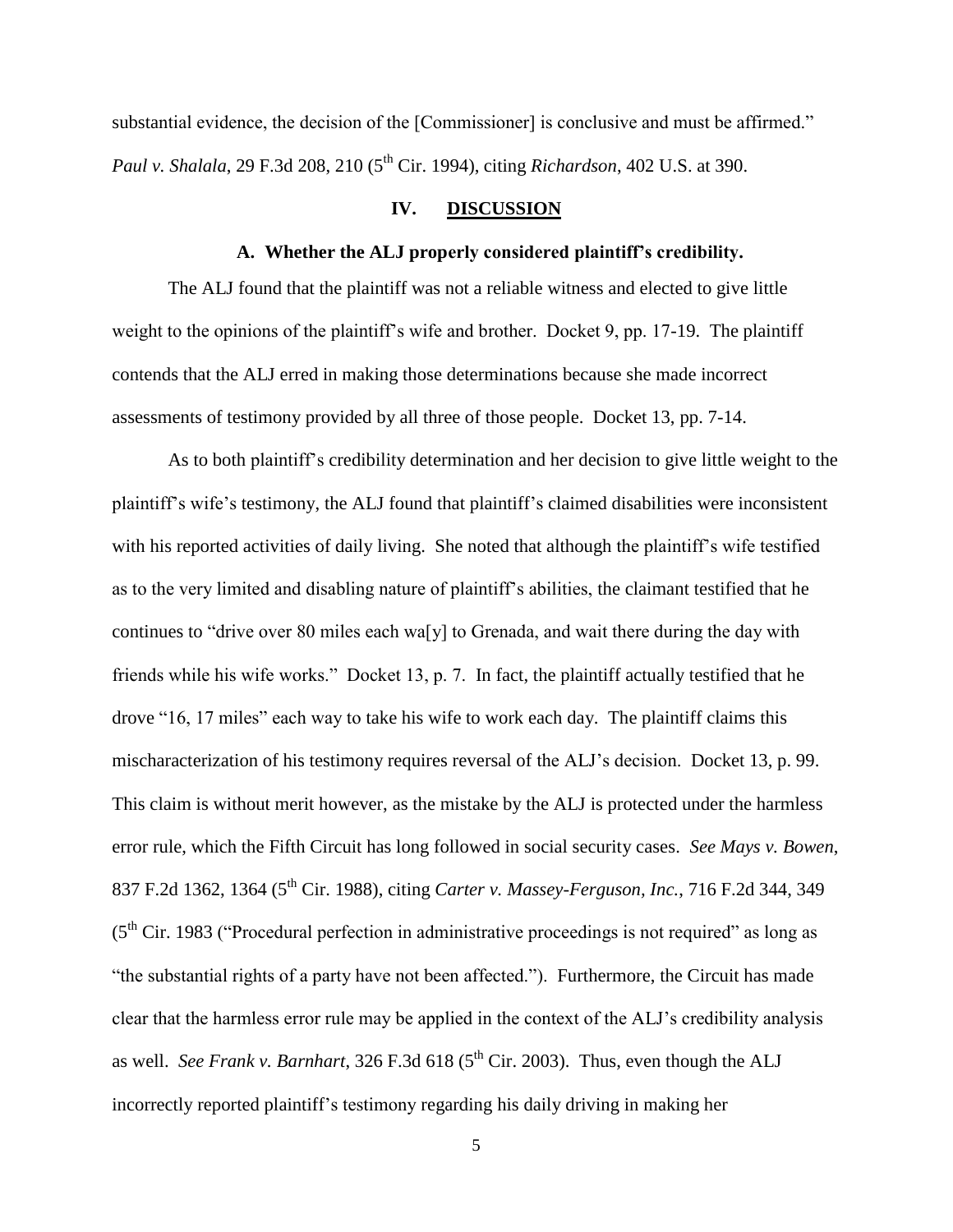determinations, that mistake is only grounds for reversal if it affected the substantial rights of the plaintiff, which it did not here.

Plaintiff's substantial rights were not affected because the ALJ's determination that the plaintiff's claimed impairments were inconsistent with his activities of daily living was substantially justified considering even the plaintiff's actual testimony. Though the ALJ incorrectly reported the number of miles the plaintiff testified he drove each day, the number of miles does not appear to be the determinative factor in the ALJ's credibility decision or her decision to give little weight to the plaintiff's wife's opinion. Rather, the ALJ detailed the plaintiff's reported activities of daily living, which included his ability to drive a relatively long distance each day as only one factor. The inconsistencies between those activities and the alleged impairments claimed by both the plaintiff and his wife led to the ALJ's ultimate determination. *See* Docket 9, p. 13-20.

The claim that the ALJ made her determinations about credibility and the weight to give to the witnesses' testimony based solely on a misstatement of the amount of miles the plaintiff reported having driven is plainly inaccurate. The fact that the plaintiff continued to take his wife to work most days, wait for her while she worked, visited with friends and family or watched television until she got off from work, and then drove them back home was just one of the justifications for that finding. Docket 9, p. 17, 19. The substantial rights of the plaintiff were not affected by this harmless error because the ALJ did not rely solely on that misreported piece of testimony to reach her ultimate determinations. Instead, the ALJ relied on inconsistencies contained in various medical opinions spanning several years and in the plaintiff's testimony to reach her credibility and weight determinations. *See* Docket 9, pp. 13-21.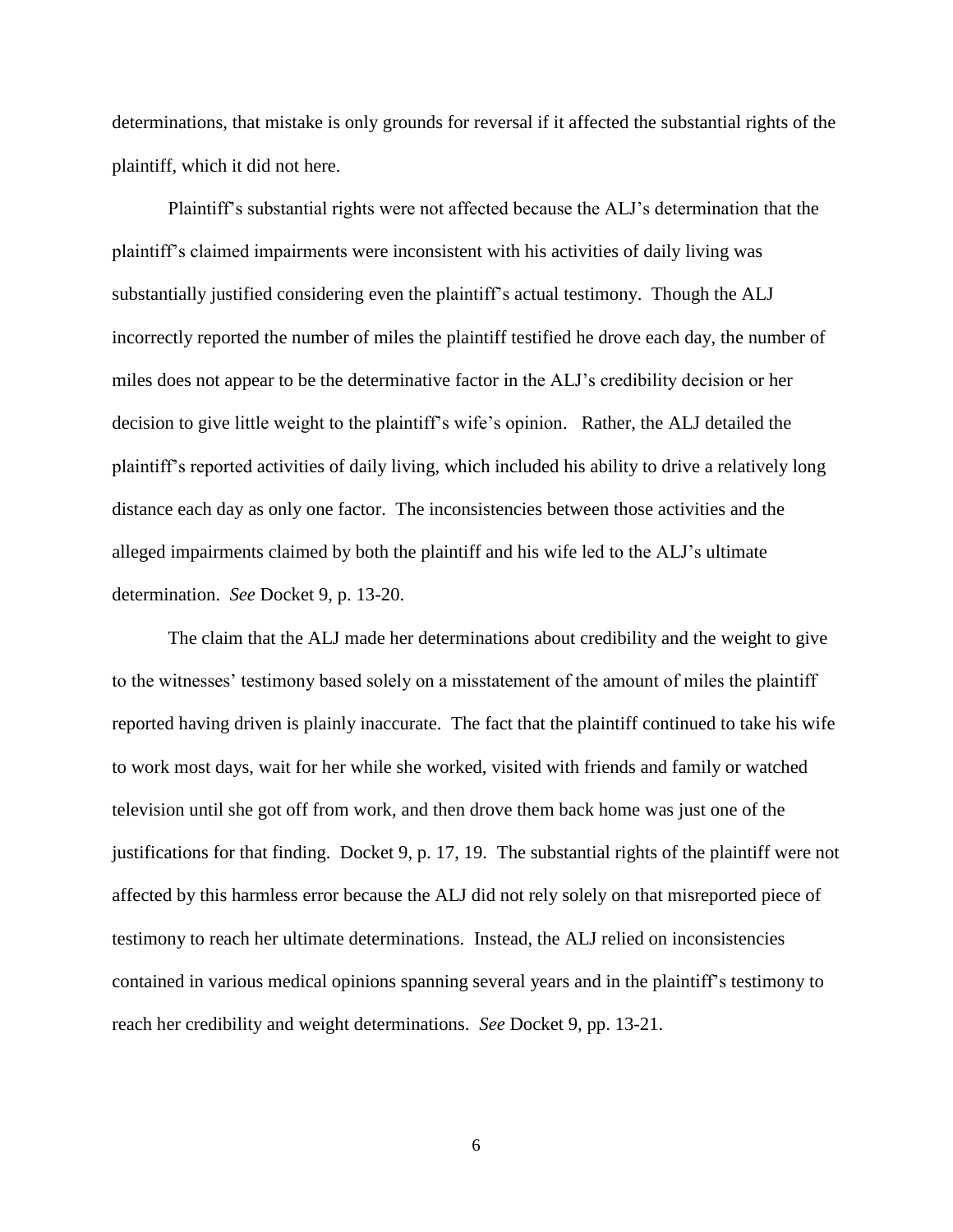For instance, the ALJ noted that the plaintiff's medical records routinely and consistently documented relatively normal motor strength, hand grip strength, ranges of motion, and the ability to move about despite claiming otherwise. Docket 9, p. 17, 19. She also noted other inconsistencies in the plaintiff's medical treatment records; for example, plaintiff claims he suffers from blurred vision, but there is no indication of treatment for that condition in his medical records, and he has continuously reported that he drives and watches television regularly without any problems. Docket 9, p. 17. She also noted that even though plaintiff alleges rheumatoid arthritis, there are no objective medical signs, laboratory findings, or radiographic evidence to support those claims in the records. Docket 9, p. 17.

The ALJ also discounted the plaintiff's brother's statement. The plaintiff asserts this was error because the ALJ did not "acknowledge that she must consider all evidence, including that of lay witness testimony." Docket 13, p. 10. Plaintiff relies on SSR 06-3p, which provides that opinions of family members, including siblings, can be used to show the severity of impairments. SSR 06-3p certainly establishes that the opinions of family members *may* be used to establish the severity of impairments, but it does not force ALJs to give those opinions significant weight. The ALJ's role is to weigh conflicts in the evidence; if there is substantial evidence to support the decision, the court must affirm even if there is evidence on the other side. *Selders*, 914 F.2d at 617. Contrary to the plaintiff's assertion, the ALJ did not fail to acknowledge or consider the brother's opinion but simply declined to assign the opinion "great weight" when she considered the opinion in light of all the other evidence presented. Docket 9, pp. 18-19. She found the brother was "not a disinterested third party *and disabling pain and functional limitations are not well supported by objective medical findings*." Docket 9, pp. 18-19. Therefore, because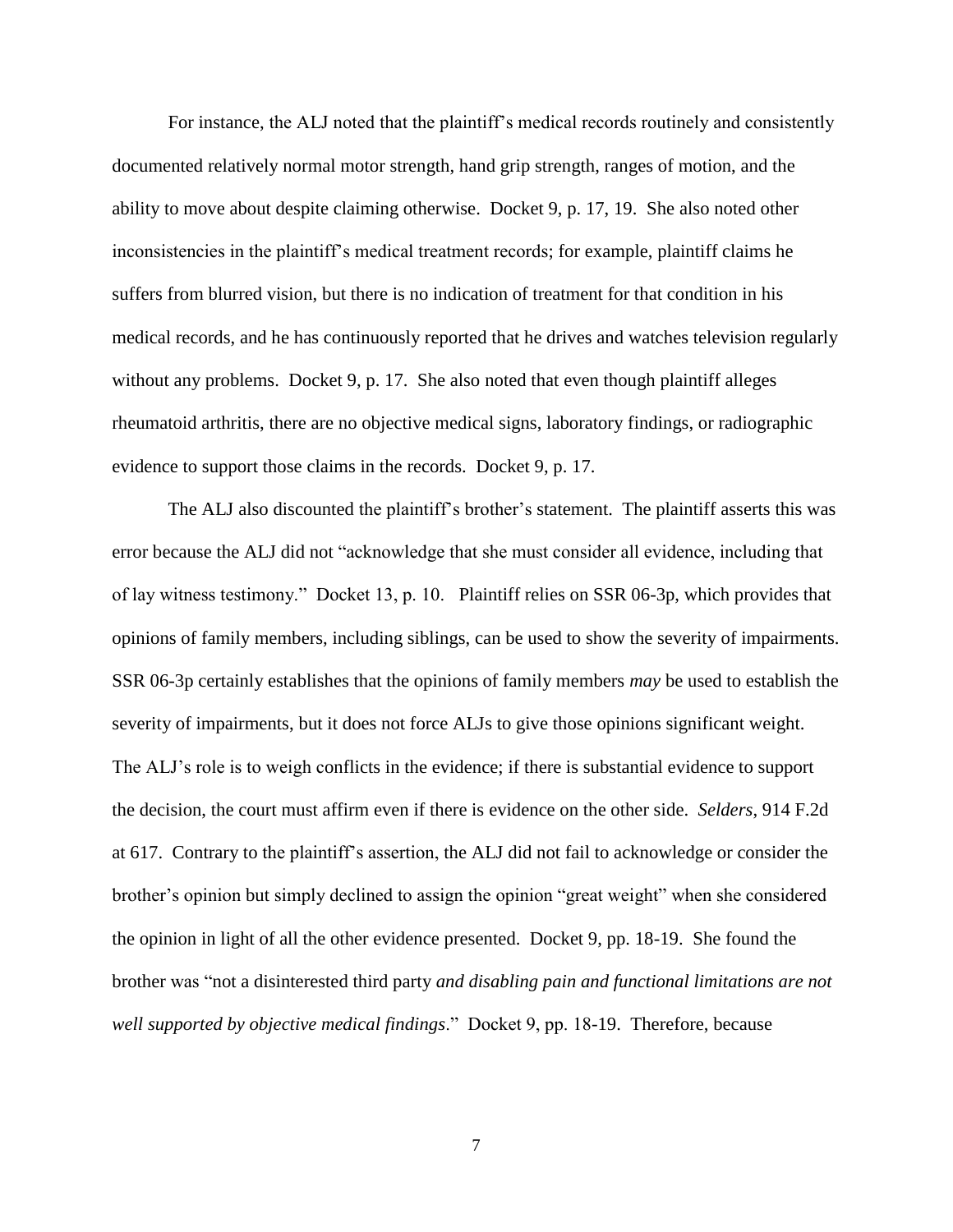weighing the evidence is the ALJ's role and because conflicts in the evidence are for the Commissioner to decide, this claim is also without merit.

# **B. Whether the ALJ erred in forming the plaintiff's RFC**

The plaintiff claims the ALJ erred in several respects in formulating the plaintiff's Residual Functional Capacity (RFC). Docket 13, pp. 14-16. Upon judicial review, the ALJ's RFC determination is "granted great deference and will not be disturbed unless the reviewing court cannot find substantial evidence in the record to support the Commissioner's decision or finds that the Commissioner made an error of law." *Leggett v. Chater*, 67 F.3d 558, 564 (5<sup>th</sup> Cir. 1995); *see also* 42 U.S.C.A. § 405(g). According to plaintiff, because the ALJ did not explicitly award significant weight to any medical opinion in forming the RFC, she must have substituted her opinion for that of medical professionals. Docket 13, p. 14-16. Moreover, says plaintiff, the ALJ should have ordered an additional consultative examination under 20 C.F.R. 404.1512(e) because she failed to assign significant weight to any medical opinion. Docket 13, p. 16. The court holds that the ALJ's RFC determination was consistent with the evidence of record, and she applied the proper legal standards.

The responsibility of determining the plaintiff's RFC belongs to the ALJ. *Ripley v. Chater*, 67 F.3d 552, 557 (5th Cir. 1995). In doing so, an ALJ must consider all the evidence in the record, evaluate the medical opinions in light of other information contained in the record, and determine the plaintiff's ability despite the claimant's physical and mental limitations. *Martinez v. Chater*, 64 F.3d 172, 176 (5th Cir. 1995). Despite the plaintiff's claim, the ALJ is not required to either grant significant weight to a medical opinion or order an additional consultative examination. Here, the ALJ considered no less than four professional medical sources in forming the plaintiff's RFC.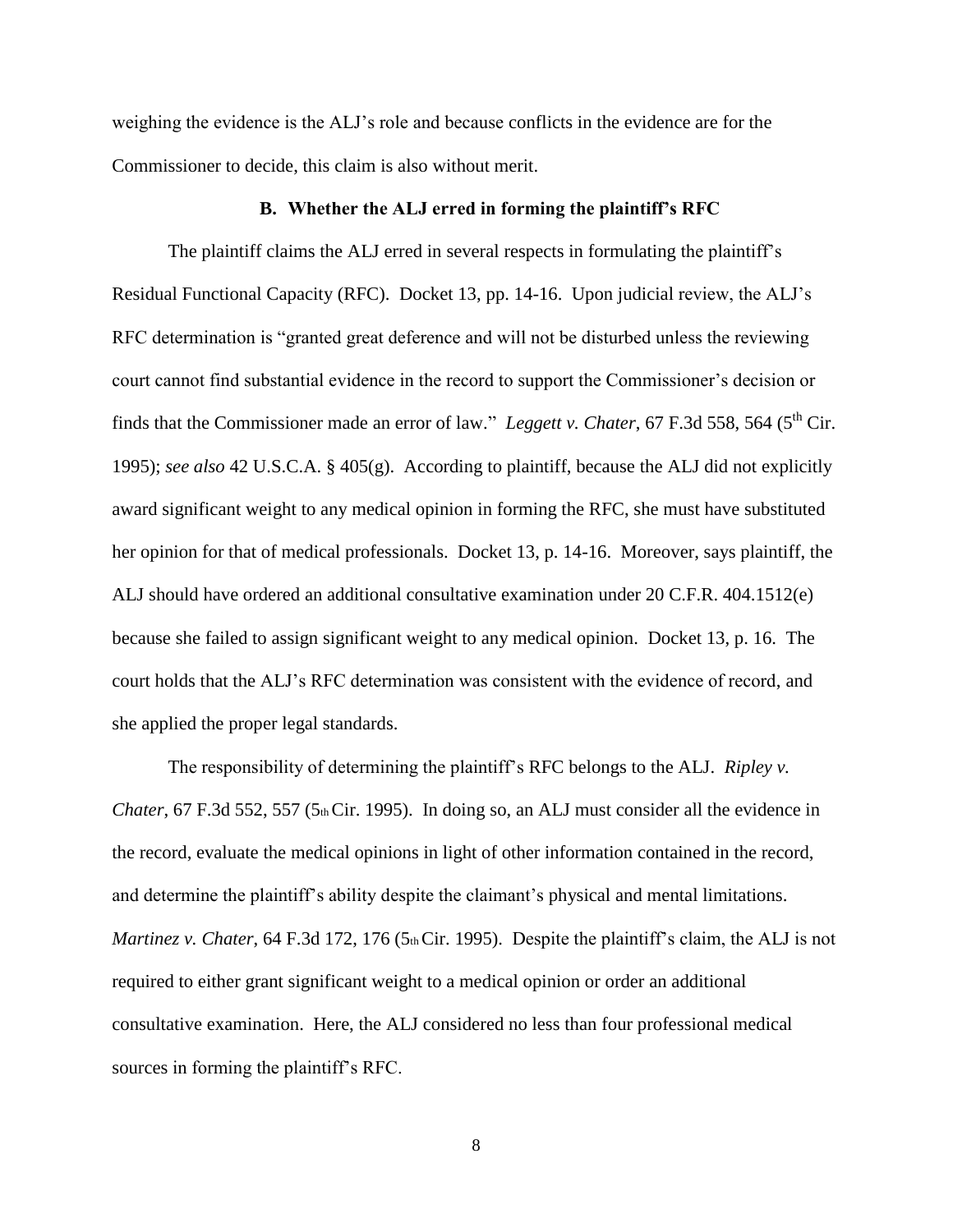First, the ALJ considered records provided by Dr. Williams Owens. Docket 9, p. 14. Second, she considered in detail Dr. Jim Adams's report of a 2009 consultative examination where the bulk of his findings were relatively unremarkable. Docket 9, p. 15. Third, she considered 2010 treatment records from North Mississippi Family Medicine Group. Docket 9, p. 16. There, the ALJ observed that despite the plaintiff's subjective complaints, very little objective medical evidence could be found to back up plaintiff's alleged impairments. Docket 9, p. 16. Fourth, and finally, the ALJ considered Dr. Justin Brewer's consultative examination which, yet again, was short on objective findings and was ultimately consistent with the ALJ's RFC determination. Docket 9, p. 16. Within that RFC, the ALJ properly considered the findings of these medical sources and limited the Plaintiff to a modified range of light work. Docket 9, p. 17, 20. Because the ALJ properly considered the evidence as a whole, including various medical opinions, and therefore was not required to order an additional consultative examination, the court holds that the ALJ properly assessed the plaintiff's RFC.

# **C. Whether the ALJ incorrectly relied on the VE's testimony.**

The plaintiff also asserts that the ALJ incorrectly relied on Vocational Expert (VE) testimony in the formulating plaintiff's RFC [Docket 13, p. 16-19] because there was an unresolved conflict between the VE's testimony and the Dictionary of Occupational Titles (DOT). Docket 13, p. 19. The Commissioner contends, and the court agrees, that the ALJ fulfilled her obligation to inquire as to whether the VE's testimony would conflict with the DOT and that there was no definitive conflict between the VE's testimony and the DOT. Docket 14, p. 25-26.

The plaintiff concedes that the ALJ asked the VE to explain any conflicts between her testimony and the DOT, but argues the ALJ nonetheless relied on testimony that both conflicted